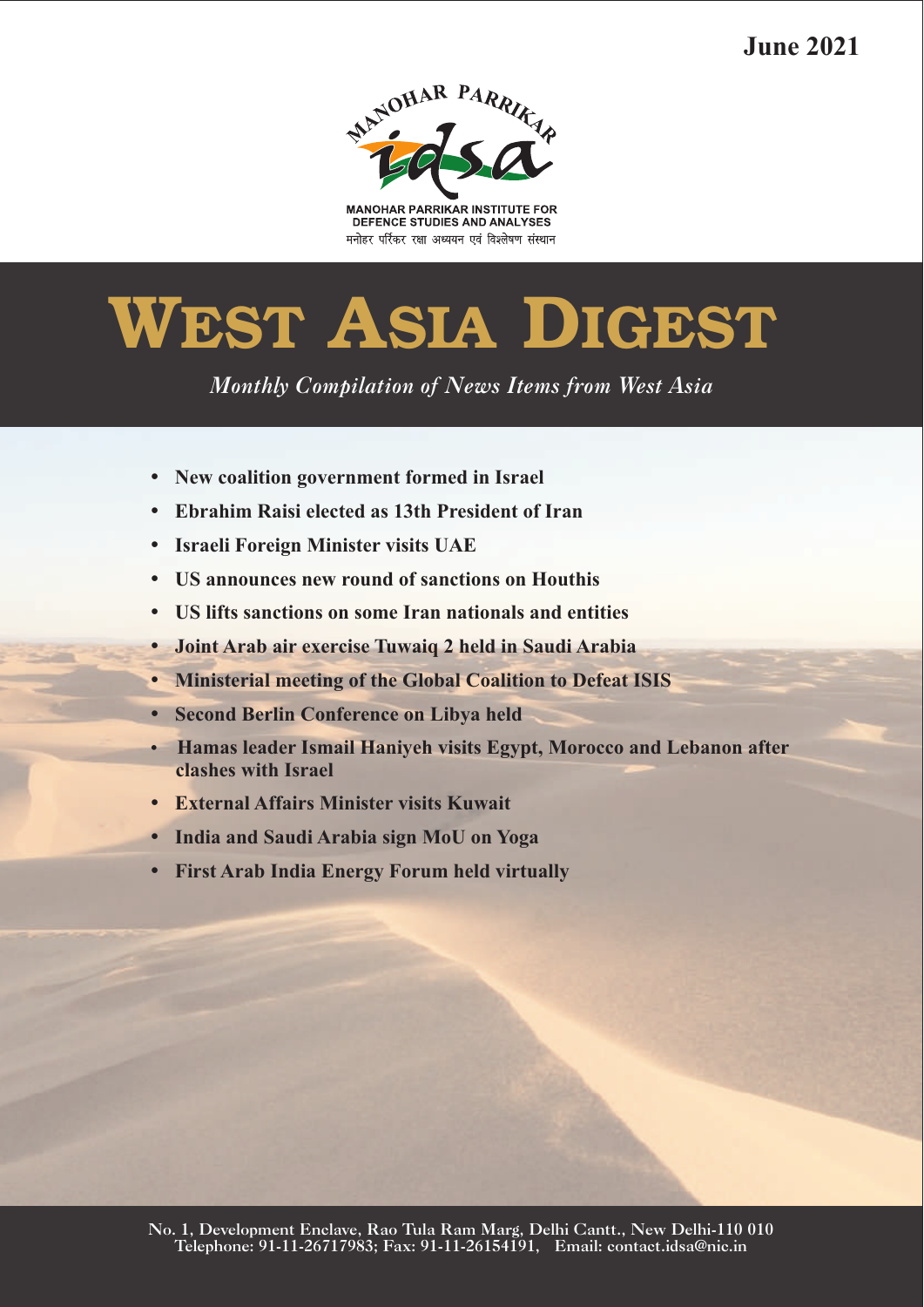#### **New coalition government formed in Israel**

A new coalition government took charge in Israel on June 14, 2021, breaking the political stalemate in the country. It is a rotation government in which Naftali Bennett will serve as Prime Minister for the first two years followed by Yair Lapid for the next two years. The government comprises of eight political parties namely, Yesh Atid, Yamina, Blue and White, Labour, Meretz, Ra'am, New Hope and Yisrael Beiteinu. A significant feature of this government is that for the first time an Arab political party is included in the ruling coalition. The coalition has a razor-thin majority of a single member in the parliament raising questions about the durability of the government.

## **Ebrahim Raisi elected as 13th President of Iran**

In the Iranian presidential election held on June 19, Chief Justice of Iran, Ebrahim Raisi, has emerged victorious. He won nearly 62 percent of the total votes cast. The voter turnout in the election was under 49 percent, lowest turnout for a presidential election since the 1979 Islamic revolution. Raisi is widely believed to be close to the Supreme Leader Ayatollah Khamenei and is handpicked by him to be the president of the country. Raisi is an ultraconservative who is under sanction by the US as well as the EU.

#### **Israeli Foreign Minister visits UAE**

The Foreign Minister of Israel, Yair Lapid, visited UAE on June 28-29, 2021. During the visit, Lapid met with his Emirati counterpart Sheikh Abdullah bin Zayed Al Nahyan and discussed ways to further strengthen the bilateral relations. He inaugurated the Embassy of Israel in Abu Dhabi and a consulate in Dubai and termed it a "historic moment." His statements during the visit made it clear that the new government not only wishes to continue with the normalisation process initiated by the previous government but also wishes to proactively carry it forward.

## **US announces new round of sanctions on Houthis**

The US announced new sanctions against several individuals and entities allegedly involved in smuggling operations that has provided considerable funding for the Houthis. The sanctions block any US property they hold and bars American nationals from doing business with them. The US Secretary of State Antony Blinken stated that the administration will continue to apply pressure on the Houthis, including through targeted sanctions, to advance those goals. He also reiterated a call for the Houthis to accept a nationwide ceasefire and a resumption of talks on a political settlement to the seven-year-old conflict.

### **US lifts sanctions on some Iran nationals and entities**

The US lifted sanctions on a number of former officials with National Iranian Oil Company as well as a number of Iranian entities involved in shipping and trading petrochemical products. The Biden administration describes these moves as administrative, reflecting a change in circumstances that warranted the removal of the sanctions. This step can also be viewed as a result of on-going talks over reviving the 2015 Iran nuclear deal. A new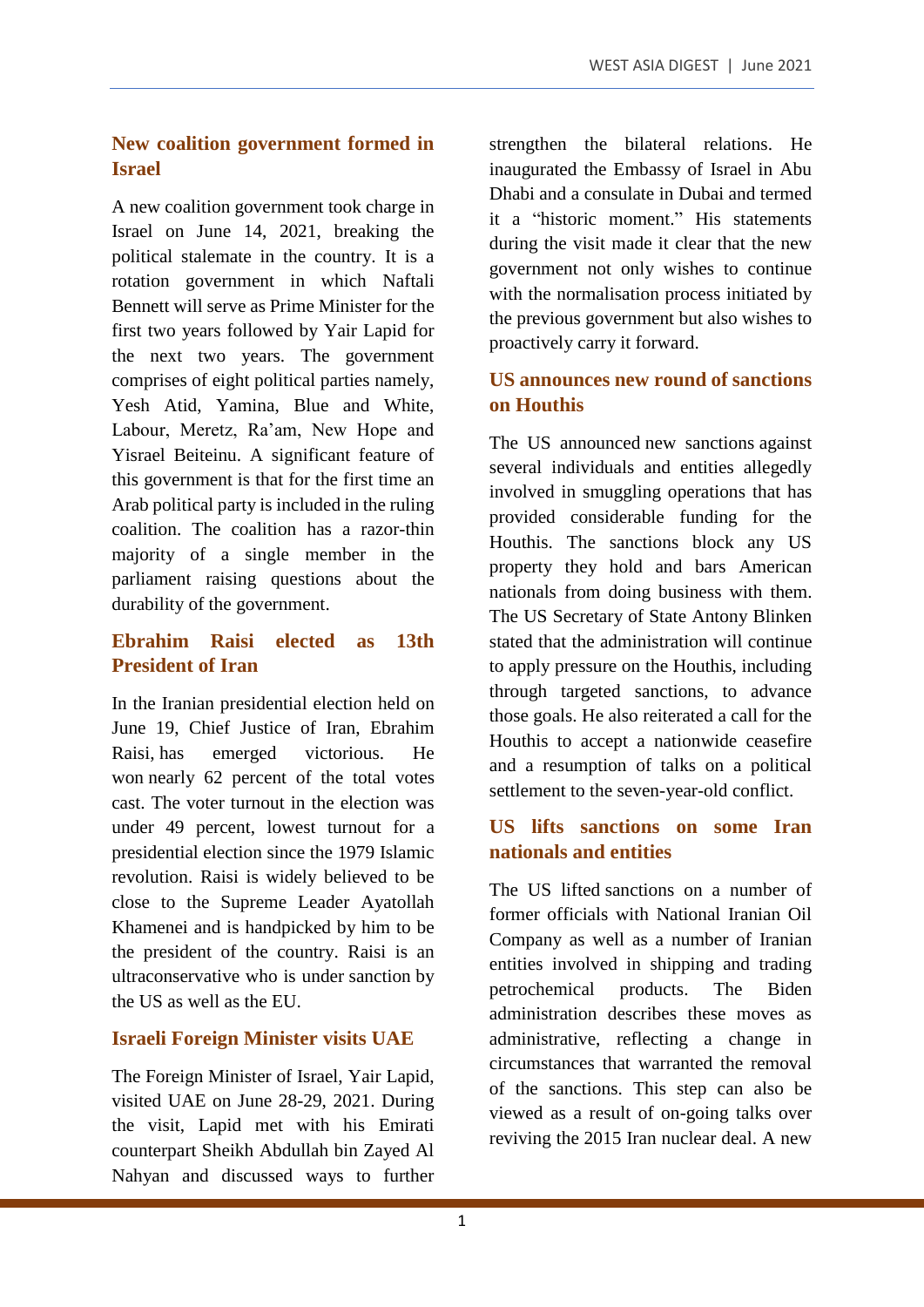round of those talks is set to begin in Vienna in July.

#### **Joint Arab air exercise Tuwaiq 2 held in Saudi Arabia**

Saudi Arabia, UAE, Oman, Jordan and Egypt, launched a joint air exercise named Tuwaiq 2 in Al Kharj in Saudi Arabia. Kuwait and Bahrain participated as observers in the exercise. According to the Saudi Ministry of Defence the exercise "aims to ensure the highest levels of readiness, and achieve operational compatibility and integration." Lt. Col. Mohammed Ibrahim bin Sufyan, Commander of the Exercise, stated that "The exercise aims to raise the operational and training readiness for tactical airdrops and raise the spirit of competition among the participants."

### **Ministerial meeting of the Global Coalition to Defeat ISIS**

The Ministers of the Global Coalition to Defeat ISIS met in Rome on June 28 and reaffirmed their shared determination to continue the fight against the outfit while creating conditions for enduring defeat of the terrorist group, through a comprehensive, coordinated and multifaceted effort. The Ministers welcomed Central African Republic, Democratic Republic of the Congo, Mauritania, and Yemen as they joined the coalition recently. They acknowledged the efforts of Iraq, the European Union and Afghanistan to counter the remnants of ISIS and prevent its resurgence while expressing concern over ISIS networks in sub-Saharan Africa and the situation of ISIS detainees in northeast Syria. The Coalition reaffirmed its belief that a comprehensive and collective effort remains necessary to achieve a full and enduring defeat of ISIS worldwide.

## **Second Berlin Conference on Libya held**

Representatives of 17 countries, United Nations, African Union, European Union, Arab League met in Berlin to participate in the Second Berlin Conference on Libya and reaffirmed the commitments made in the Conclusions of the First Berlin Conference on Libya of January 19, 2020. Due to the decrease in hostilities, ceasefire and the lifting of oil shutdown, Libyan-led political dialogue resumed under the auspices of the United Nations. The conference concluded that more needs to be done to address and resolve the underlying causes of conflict and consolidate Libyan sovereignty. The need is to build on the progress made and restore peace and prosperity for all Libyans. The representatives agreed that all foreign forces and mercenaries need to be withdrawn from Libya and the security sector needs to be reformed. At the same time, they added there should be a transparent and fair allocation of resources across the country; and the human rights abuses and violations of international humanitarian law must be addressed.

#### **Hamas leader Ismail Haniyeh visits Egypt, Morocco and Lebanon after clashes with Israel**

The head of the Hamas Political Bureau, Ismail Haniyeh, visited Egypt, Morocco and Lebanon in June following its clashes with Israel in the Gaza Strip. He visited Egypt on June 8, 2021, after receiving an invitation from Cairo. The aim of his visit